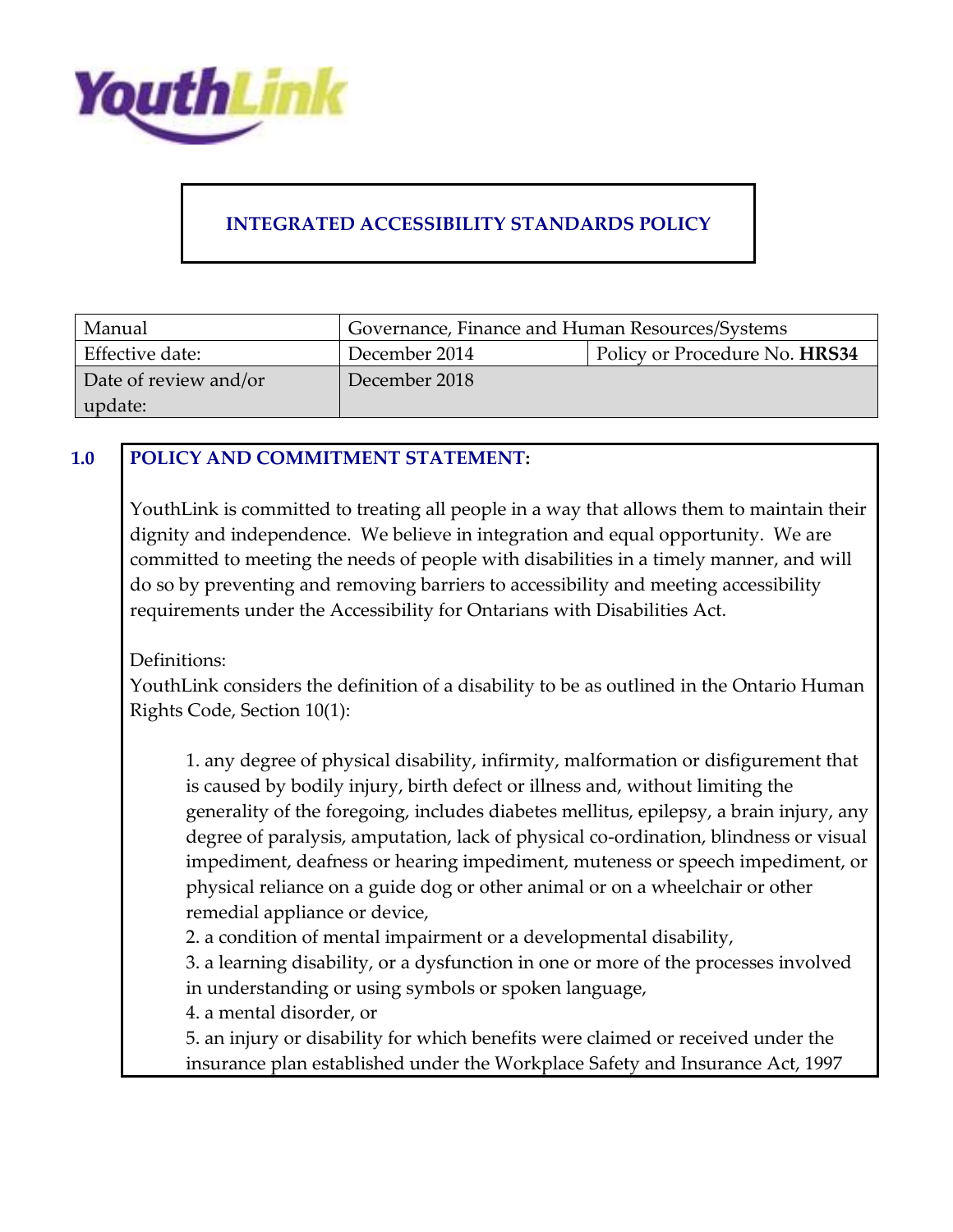## **2.0 PURPOSE:**

The purpose of this policy is to provide direction to employees in meeting the requirements of the Integrated Accessibility Standards Regulation, Ontario Regulation 191/11 under the Accessibility for Ontarians with Disabilities Act, 2005.

| 3.0 | <b>SCOPE:</b>                                                                                                                                                                                                                                                                                                                                                                                                                                                       |  |
|-----|---------------------------------------------------------------------------------------------------------------------------------------------------------------------------------------------------------------------------------------------------------------------------------------------------------------------------------------------------------------------------------------------------------------------------------------------------------------------|--|
|     |                                                                                                                                                                                                                                                                                                                                                                                                                                                                     |  |
|     | The policy applies to all employees and volunteers at YouthLink.                                                                                                                                                                                                                                                                                                                                                                                                    |  |
| 4.0 | <b>RESPONSIBILITIES:</b>                                                                                                                                                                                                                                                                                                                                                                                                                                            |  |
|     | The Accessibility for Ontarians with Disabilities Act, 2005 (AODA) was created with the<br>goal of developing standards that would improve accessibility for people with<br>disabilities across the province. The AODA allows the provincial Government to<br>develop specific standards of accessibility and enforce them.                                                                                                                                         |  |
|     | The Integrated Accessibility Standards Regulation (191/11) encompasses multiple<br>standards with phased-in timelines to break down barriers and increase accessibility for<br>people with disabilities in the areas of information and communication, employment and<br>built standards. Therefore for this policy is organized into 4 sections to address the<br>applicable responsibilities that YouthLink has under these Standards:<br>1. General Requirements |  |
|     | 2. Information and Communications Standard Requirements                                                                                                                                                                                                                                                                                                                                                                                                             |  |
|     | 3. Employment Standard Requirements                                                                                                                                                                                                                                                                                                                                                                                                                                 |  |
|     | 4. Design of Public Spaces Standard Requirement                                                                                                                                                                                                                                                                                                                                                                                                                     |  |
|     | <b>General Requirements</b><br>Develop and implement policies, practices and procedures under the Ontario<br>$\bullet$                                                                                                                                                                                                                                                                                                                                              |  |
|     | Regulation 191/11 on how accessibility will be achieved                                                                                                                                                                                                                                                                                                                                                                                                             |  |
|     | Develop a multi-year accessibility plan and review and update at least once every<br>five years                                                                                                                                                                                                                                                                                                                                                                     |  |
|     | Provide training to employees, volunteers and other staff members on Ontario's<br>$\bullet$<br>accessibility laws and on the Human Rights Code as it relates to people with<br>disabilities                                                                                                                                                                                                                                                                         |  |
|     | Make documents publicly available and provide them in accessible format upon<br>request                                                                                                                                                                                                                                                                                                                                                                             |  |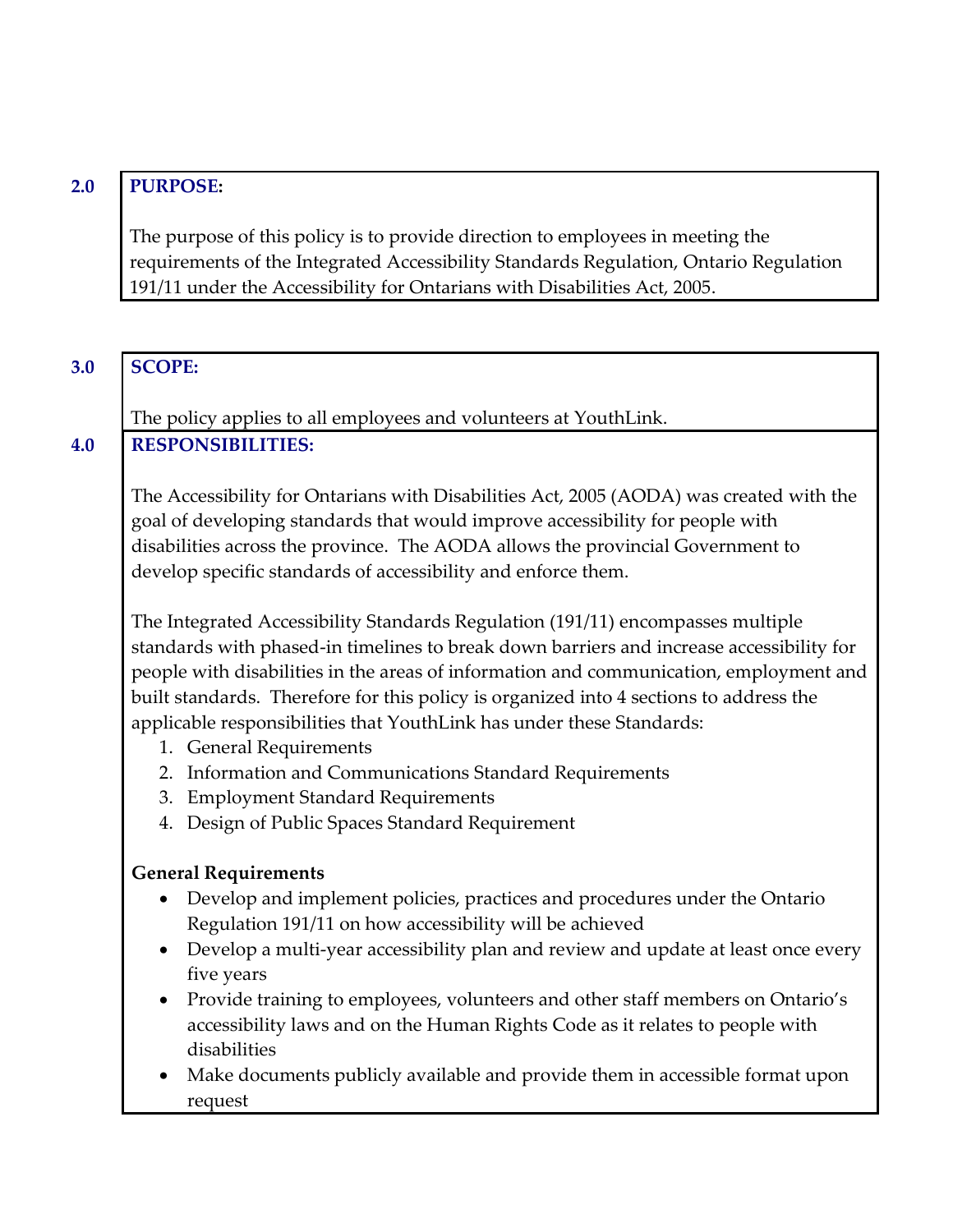### **Information and Communications Standard Requirements**

- Make all new website and content on those sites to conform with WCAG 2.0, Level A by January 1, 2014 and WCAG 2.0 Level AA by January 1, 2021
- Make existing feedback processes accessible upon request
- Provide and receive information and communications in an accessible manner

### **Employment Standard Requirements**

- Notify employees and the public about the availability of accommodation for applicants with disabilities
- Notify job applicants that are selected that there are accommodations available for assessments and the selection process
- If accommodations are needed, employer will consult with applicant about suitable formats
- When making an offer of employment, the employer will notify the successful applicant of its policies for accommodating employees
- Provide updated accommodation information to new and existing employees regarding policies and supports
- When an employee requests it, the employer shall consult with the employee to provide or arrange for accessible formats and communications supports regarding information needed in order to perform the employee's job and information that in generally available in the workplace
- When an employer is aware of an employee's need for accommodation, they will provide individualized workplace emergency response information and plans
- Employers shall develop and have in place a written process for the development of documented individual accommodation plans for employees with disabilities
- Develop and implement a return to work process for employees who have been absent from work due to a disability and require disability-related accommodations in order to return to work and document the process
- When using the performance management process, the employer will take into account the accessibility needs of its employees with disabilities and individual accommodation plans
- Accessibility needs shall be taken into account when career development and advancement opportunities are provided to an employee
- When redeploying an employee, accessibility needs and individual accommodation plans will be taken into account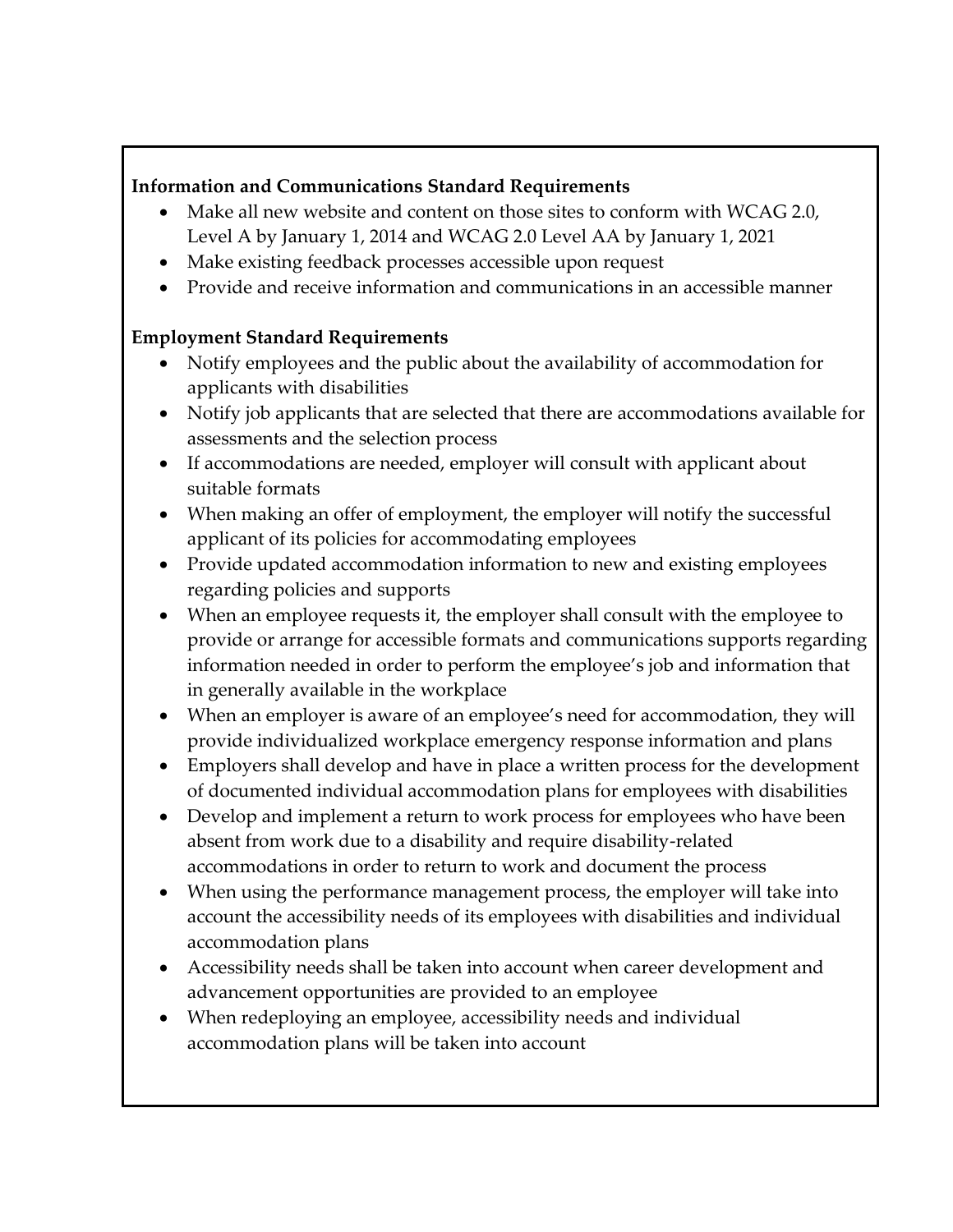#### **Design of Public Spaces Standard Requirement**

 When constructing a new space or redeveloping a public space, it will comply with the Accessibility Standards for the Design of Public Spaces

## **5.0 GUIDELINES:**

## *Refer to the Appendix HRS34 for Complete Overview on the Accessibility Plan*

## **Training for Employees**

- YouthLink shall provide training to all staff, and volunteers who deal with the public or other third parties on its behalf.
- This training shall be provided within one month of the date of hire after personnel commence their duties. The following people/positions shall take lead responsibility with respect to this:
	- o The hiring manager shall ensure that all newly hired staff members undergo training as part of their orientation.
	- o Managers shall ensure all placement students undergo training as part of their orientation to their placement.
	- o Managers of volunteers shall ensure all volunteers undergo training as part of their orientation to their position.
- Staff, students and volunteers shall report completion of this training to the appropriate person, within one month of their date of hire/placement.

# **Documented Individual Accommodation Plans**

YouthLink has developed a process for developing documented individual accommodation plans. The process includes examining the following elements:

- How we include the employee in the development of the plan
- How we assess the employee on an individual basis
- How we can request an evaluation by a medical practitioner/expert at our expense to determine if/how the accommodation can be achieved
- The manner in which the employee can request the participation of a representative from their bargaining unit
- How the employee's personal information will be protected
- How frequently the individual accommodation plan will be reviewed and updated and the manner in which to do so
- Providing the individual accommodation plan in a format that takes into account the employee's accessibility needs